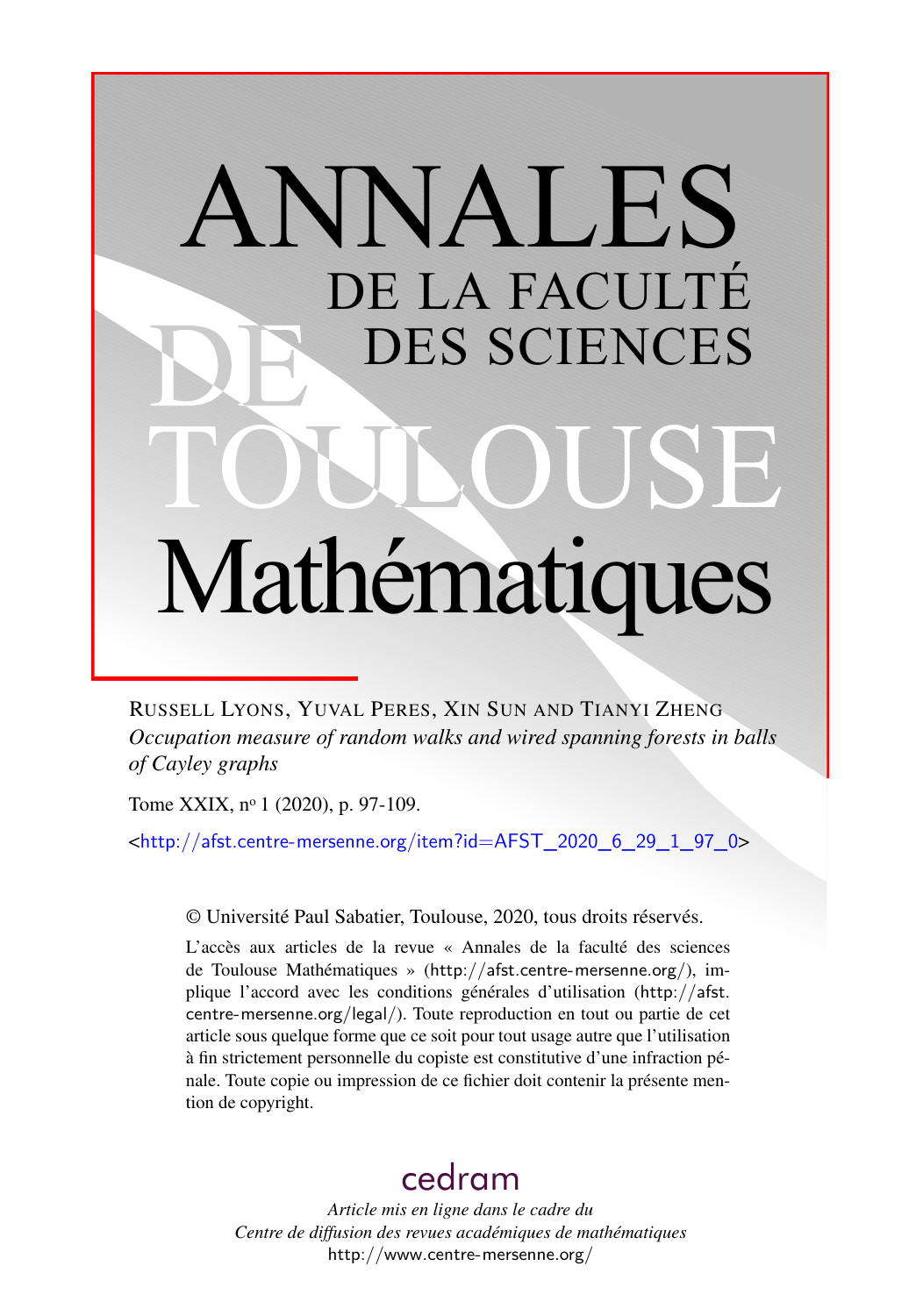pp. 97-109

### **Occupation measure of random walks and wired spanning forests in balls of Cayley graphs** (∗)

RUSSELL LYONS<sup>(1)</sup>, YUVAL PERES<sup>(2)</sup>, XIN SUN<sup>(3)</sup> AND TIANYI ZHENG<sup>(4)</sup>

**ABSTRACT. —** We show that for finite-range, symmetric random walks on general transient Cayley graphs, the expected occupation time of any given ball of radius *r* is  $O(r^{5/2})$ . We also study the volume-growth property of the wired spanning forests on general Cayley graphs, showing that the expected number of vertices in the component of the identity inside any given ball of radius *r* is  $O(r^{11/2})$ .

**RÉSUMÉ. —** On montre que toute marche aléatoire symétrique à pas bornés sur un graphe de Cayley transitoire satisfait que l'espérance du temps d'occupation d'une boule quelconque de rayon *r* vaut *O*(*r* 5*/*2 ). On étudie aussi la croissance du volume des forêts recouvrantes câblées dans les graphes de Cayley généraux, en montrant que l'espérance du nombre de sommets appartenant à la composante connexe de l'identité dans une boule quelconque de rayon  $r$  vaut  $O(r^{11/2})$ .

#### **1. Introduction**

Given a transient, symmetric random walk *S* starting from a vertex *o* in a Cayley graph  $G = (V, E)$ , let  $L_r := |\{t : S_t \in B(o, r)\}|$ , where  $B(o, r)$ is the set of vertices within graph distance *r* of *o*. Suppose for the moment that *S* is simple random walk. If *G* has polynomial growth of degree *D*, then Varopoulos' estimate  $p_t(o, x) \leq t^{-D/2}$  (see, e.g., [\[5,](#page-13-0) Corollary 7.3]) yields  $\mathbb{E}[L_r] \lesssim r^2$  (see Remark [2.7\)](#page-8-0). Here,  $a(t) \lesssim b(t)$  means that  $\exists c > 0$  such that  $a(t) \leq c b(t)$  for all *t*. Similarly, Varopoulos' estimate  $p_t(o, o) \leq e^{-ct^{1/3}}$  for

 $(*)$  Recu le 9 mai 2017, accepté le 16 janvier 2018.

 $(1)$  Department of Mathematics, IndianaUniversity — [rdlyons@indiana.edu](mailto:rdlyons@indiana.edu)

Partially supported by the National Science Foundation under grant DMS-1007244 and by Microsoft Research.

 $(2)$  Redmond, WA — [yuval@yuvalperes.com](mailto:yuval@yuvalperes.com)

<sup>(3)</sup> Department of Mathematics, Columbia University — [xinsun@math.columbia.edu](mailto:xinsun@math.columbia.edu) Partially supported by Microsoft Research and by Simons Society of Fellows.

<sup>(4)</sup> Department of Mathematics, UCSD — [tzheng2@math.ucsd.edu](mailto:tzheng2@math.ucsd.edu) Article proposé par Laurent Miclo.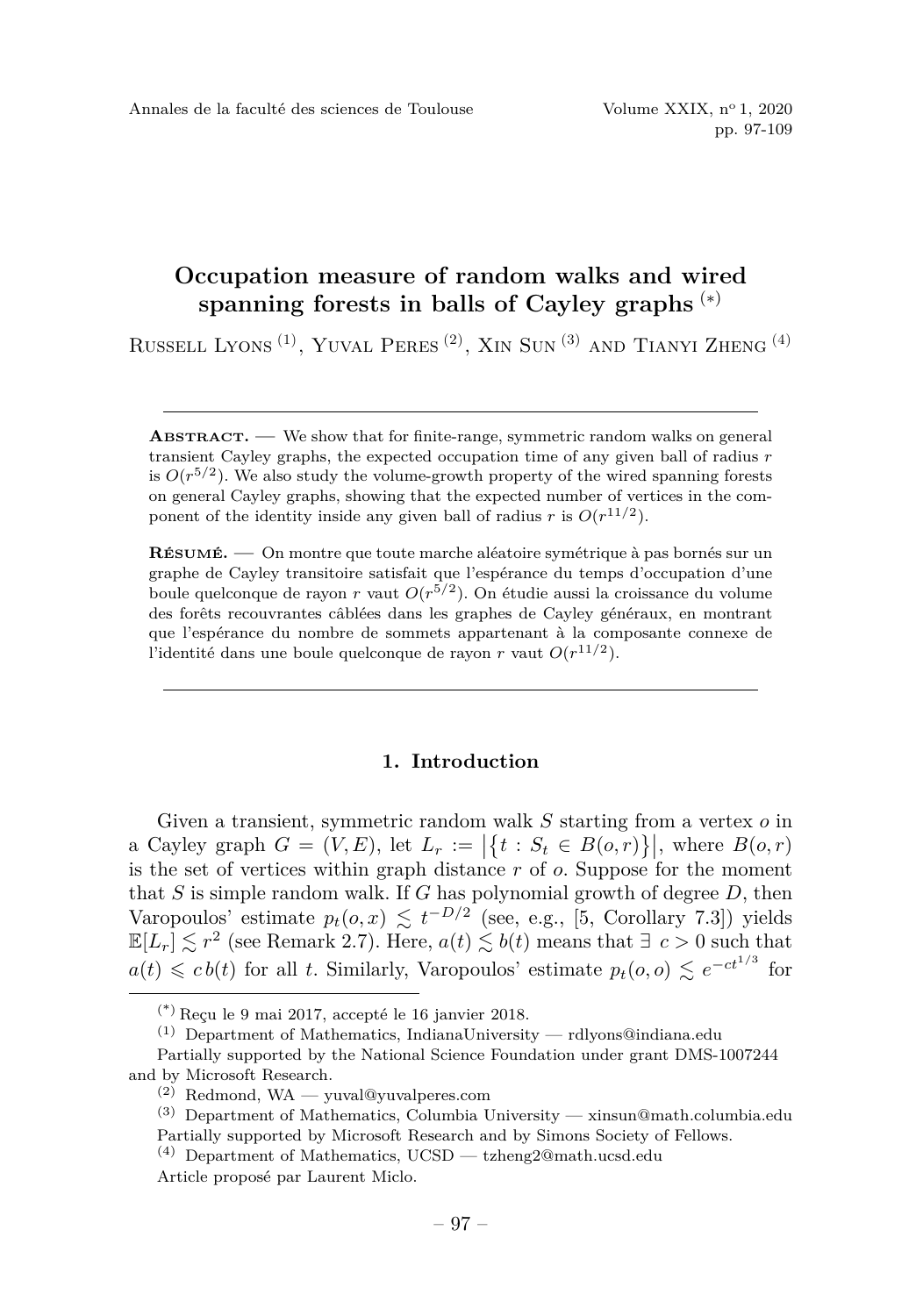groups of exponential growth (see [\[5,](#page-13-0) Corollary 7.4]) yields  $\mathbb{E}[L_r] \lesssim r^3$  (see the proof of [\[3,](#page-12-0) Proposition 2.3]). When the walk escapes at a linear rate, a simple argument (Lemma [2.1\)](#page-4-0) shows that  $\mathbb{E}[L_r] \lesssim r$ . In particular, the linear bound holds for nonamenable Cayley graphs. We believe that the following quadratic bound holds in general; to the best of our knowledge, this is open.

<span id="page-2-0"></span>Conjecture 1.1. — *For a symmetric random walk S on a transient Cayley graph G, let*  $L_r$  *be the occupation time of*  $B(o, r)$  *defined as above. Then*  $\mathbb{E}[L_r] \lesssim r^2$ .

As an example of amenable Cayley graphs of exponential growth where a quadratic bound is easy to establish, consider simple random walk on lamplighter groups over any base group which has polynomial growth or, more generally, any base group known to have quadratic occupation time: we can bound the occupation time of balls in the Cayley graph of the lamplighter group by the occupation time of balls of the projection of simple random walk under the quotient map to the base group. In this paper, although we cannot prove Conjecture [1.1,](#page-2-0) we establish a general 5*/*2-power bound for finite-range, symmetric random walks (i.e., symmetric random walks whose jumps have bounded support).

<span id="page-2-1"></span>THEOREM 1.2. — Let G be a transient Cayley graph and  $V(r) := |B(o, r)|$ . *Then for every finite-range, symmetric random walk on G,*

$$
\mathbb{E}[L_r] \lesssim r^2 \sqrt{\log V(r)}\,. \tag{1.1}
$$

*In particular,*  $\mathbb{E}[L_r] \lesssim r^{5/2}$ .

By comparison, if  $\tau_r$  denotes the first exit time of  $B(o, r)$  of a symmetric random walk starting at *o*, it is known that

$$
E[\tau_r] \lesssim r^2
$$

for all Cayley graphs. (See Theorem [2.2](#page-5-0) for a proof.)

Let  $G = (V, E)$  be an infinite graph. The wired spanning forest measure on *G* is defined as the infinite-volume limit of the wired spanning tree measures on a sequence of finite subgraphs exhausting *G*: Let  $V_1 \subset V_2 \subset \cdots$ be finite subsets of  $V$  whose induced subgraphs  $G_n$  are connected with  $\bigcup_{n=1}^{\infty} V_n = V$ . Let  $\mu_n^F$  be the uniform spanning tree measure on  $G_n$ . Then as a probability measure on edge configurations,  $\mu_n^F$  restricted to any finite subset of *E* converges. This defines a unique probability measure  $\mu^F$  on  $2<sup>E</sup>$ , which we call the *free spanning forest*. Another way of taking limits of spanning trees is as follows. Suppose  $G_n$  are defined as above. Let  $G_n^W$  be obtained from  $G$  by identifying all the vertices outside  $G_n$  to one new vertex and  $\mu_n^W$  be the uniform spanning tree measure on  $G_n^W$ . Then  $\mu_n^W$  also has a limit  $\mu^W$ , which we call the *wired spanning forest*. These results are due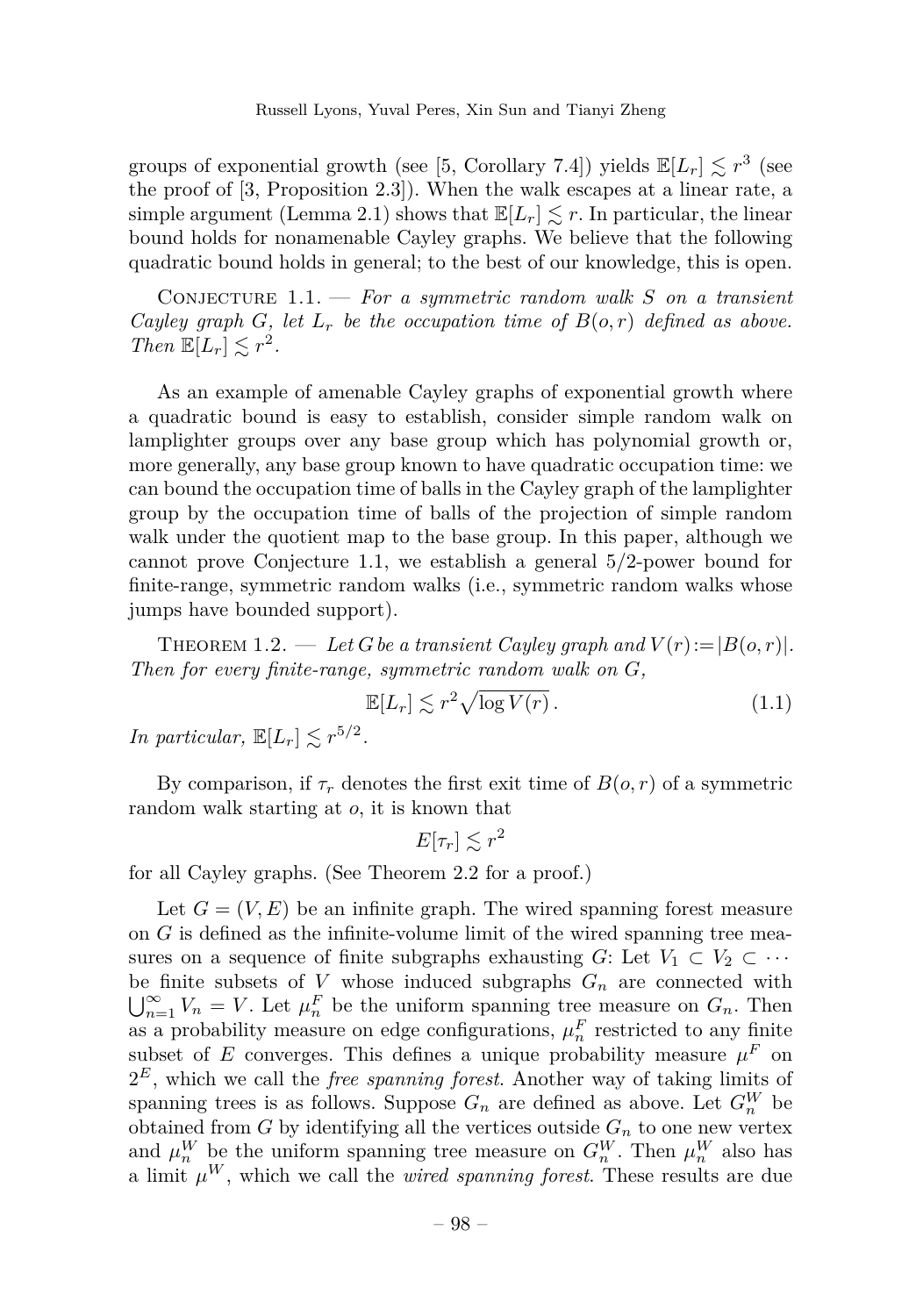to [\[16\]](#page-13-1). The free and wired spanning forests are the same if *G* is of polynomial growth or, more generally, amenable [\[2,](#page-12-1) [16\]](#page-13-1). They can be different, such as on the Cayley graph of a free group. See [\[2,](#page-12-1) [14\]](#page-13-2) for more details.

On Cayley graphs, the wired spanning forest (WSF) has a single component if the graph has at most quartic growth; otherwise, there are infinitely many components in the WSF [\[16\]](#page-13-1). In the latter case, the geometry of the WSF has intriguing behaviors. Let  $\mathcal{T}_{o}$  be the component containing  $o$  in the WSF of *G*. For Cayley graphs with polynomial growth of order at least quartic,  $\mathbb{E}[|\mathcal{T}_o \cap B(o,r)|] \asymp r^4$ , whereas nonamenable Cayley graphs satisfy  $\mathbb{E}[\mathcal{T}_o \cap B(o,r)] \geq r^2$  [\[2,](#page-12-1) Section 13]. Here,  $a(t) \approx b(t)$  means  $a(t) \leq b(t)$ and  $b(t) \leq a(t)$ . In [\[1\]](#page-12-2), the authors provided a detailed analysis of the geometry of the WSF on  $\mathbb{Z}^d$  ( $d \geqslant 5$ ). Among other results, they showed that the tree components have "stochastic dimension" 4. In this paper, we extend the investigation of the volume-growth property of the WSF to general Cayley graphs (Theorems [1.3](#page-3-0) and [1.4\)](#page-3-1).

Using a similar method as we use to prove Theorem [1.2,](#page-2-1) we show the following upper bound:

<span id="page-3-0"></span>THEOREM 1.3. — Let G be a Cayley graph and  $V(r) = |B(o, r)|$ . Then

$$
\mathbb{E}\big[|\mathcal{T}_o \cap B(o,r)|\big] \lesssim r^4 \log^{3/2} V(r). \tag{1.2}
$$

*In particular,*  $\mathbb{E} \big[ |\mathcal{T}_o \cap B(o, r)| \big] \lesssim r^{11/2}$ *.* 

Let  $C(o,r)$  be the connected component of  $\mathcal{T}_o \cap B(o,r)$  containing *o*. This provides another way to measure the growth of the WSF. We show the following upper bound in terms of the exit time  $\tau_r$  for random walk:

<span id="page-3-1"></span>Theorem 1.4. — *Given a Cayley graph G of superpolynomial growth, let*  $C(o, r)$  *be defined as above. Then there exists*  $r_0$  *such that* 

<span id="page-3-2"></span>
$$
\mathbb{E}[|C(o,r)|] \le 4 \mathbb{E}^2[\tau_{6r}] \quad \text{for} \quad r > r_0. \tag{1.3}
$$

*Remark 1.5.* — As will be clear from our proof of  $(1.3)$ , the constants involved are not optimal.

For Cayley graphs of polynomial growth, we have  $\mathbb{E}[|C(o,r)|] \leq \mathbb{E}[|\mathcal{T}_o \cap$  $B(o,r)|\geq r^4$ . Since  $\mathbb{E}[\tau_r]\leq r^2$  for all Cayley graphs, Theorem [1.4](#page-3-1) implies that  $\mathbb{E}[|C(o,r)|] \lesssim r^4$  in general. We believe that  $\mathbb{E}[|\mathcal{T}_o \cap B(o,r)|] \asymp$  $\mathbb{E}[|C(o,r)|]$  and hence  $\mathbb{E}[|\mathcal{T}_o \cap B(o,r)|] \lesssim r^4$  for general Cayley graphs.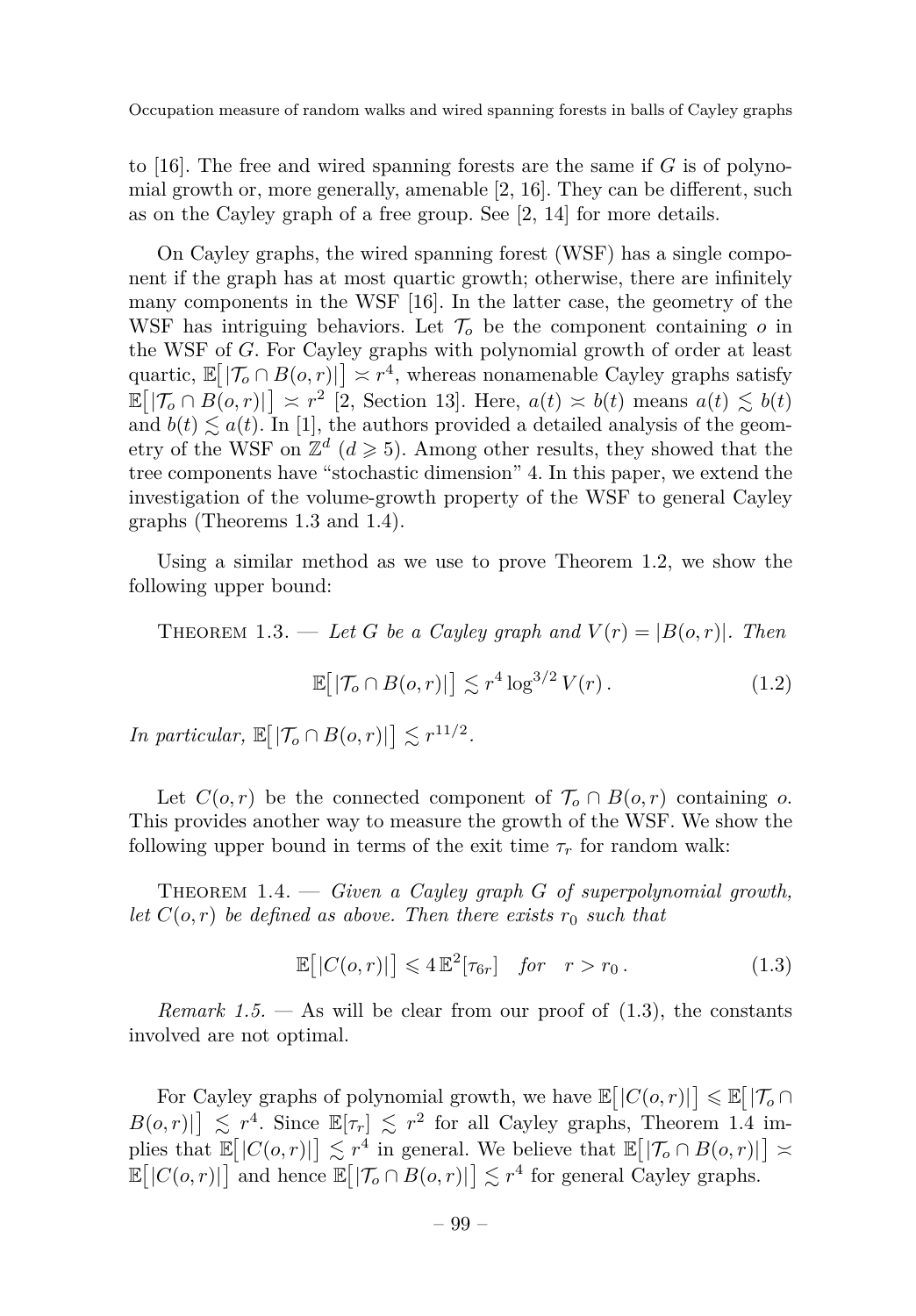#### **Acknowledgments**

We are grateful to Terry Tao for providing the reference [\[4\]](#page-13-3). We thank the referees for useful comments. This work was begun while the third author was an intern in the Theory Group at Microsoft Research, Redmond.

#### **2. Occupation measure of random walks**

#### **2.1. Preliminaries**

The only random walks  $S = (S_0, S_1, \ldots)$  on groups that we consider are those where for all  $t \geq 1$ , the random variables  $S_{t-1}^{-1}S_t$  are independent and identically distributed. Such a random walk is called *symmetric* if for all *g*, we have  $\mathbb{P}[S_0^{-1}S_1 = g] = \mathbb{P}[S_0^{-1}S_1 = g^{-1}]$ . We usually choose  $S_0$  to be the identity, *o*.

Suppose  $\Gamma$  is a group generated by a finite subset X, i.e., every element in  $\Gamma$  can be written as a product of elements in  $X \cup X^{-1}$ . The Cayley graph *G* associated to  $(\Gamma, X)$  is the unoriented graph with vertices  $\Gamma$  and edges  $\{[g, gx] : g \in \Gamma, x \in X\}$ . Every Cayley graph is a connected, vertextransitive graph.

For a Cayley graph *G*, a vertex  $o \in G$ , and  $r > 0$ , let  $d_G$  denote the graph distance in *G* and  $B(o,r) := \{v \in G : d_G(o,v) \leq r\}$ . We call  $V(r) := |B(o,r)|$ the *volume function* of *G*. Due to Gromov's theorem [\[6\]](#page-13-4), it is well known that either  $V(r) \simeq r^D$  for some  $D \in \mathbb{N}$  or  $\lim_{r \to \infty} V(r)/r^D = \infty$  for all  $D \in \mathbb{N}$ . In the former case, we say that *G* has *polynomial growth of degree D*. In the latter case, we say that *G* has *superpolynomial growth*. These properties are independent of the choice of the generating set *X* of *G*.

Given a Cayley graph *G* with  $d := |X \cup X^{-1}|$ , lazy simple random walk on *G* is the Markov chain  $S = (S_t)_{t=0}^{\infty}$  on  $\Gamma$  with transition probabilities  $p(g, gx) = 1/(2d)$  for  $x \in X \cup X^{-1}$  and  $p(g, g) = 1/2$ . We assume that the identity is not an element of *X*.

The following facts concerning the occupation time  $L_r$  and the escape time  $\tau_r$  are not needed for the rest of the paper. We record them for completeness.

<span id="page-4-0"></span>LEMMA 2.1.  $\longrightarrow$  *Suppose*  $S_t$  *is a random walk on a Cayley graph*  $G$  *such that*  $\liminf_{t\to\infty} d_G(o, S_t)/t > 0$  *a.s.* Then  $\mathbb{E}[L_r] \lesssim r$ .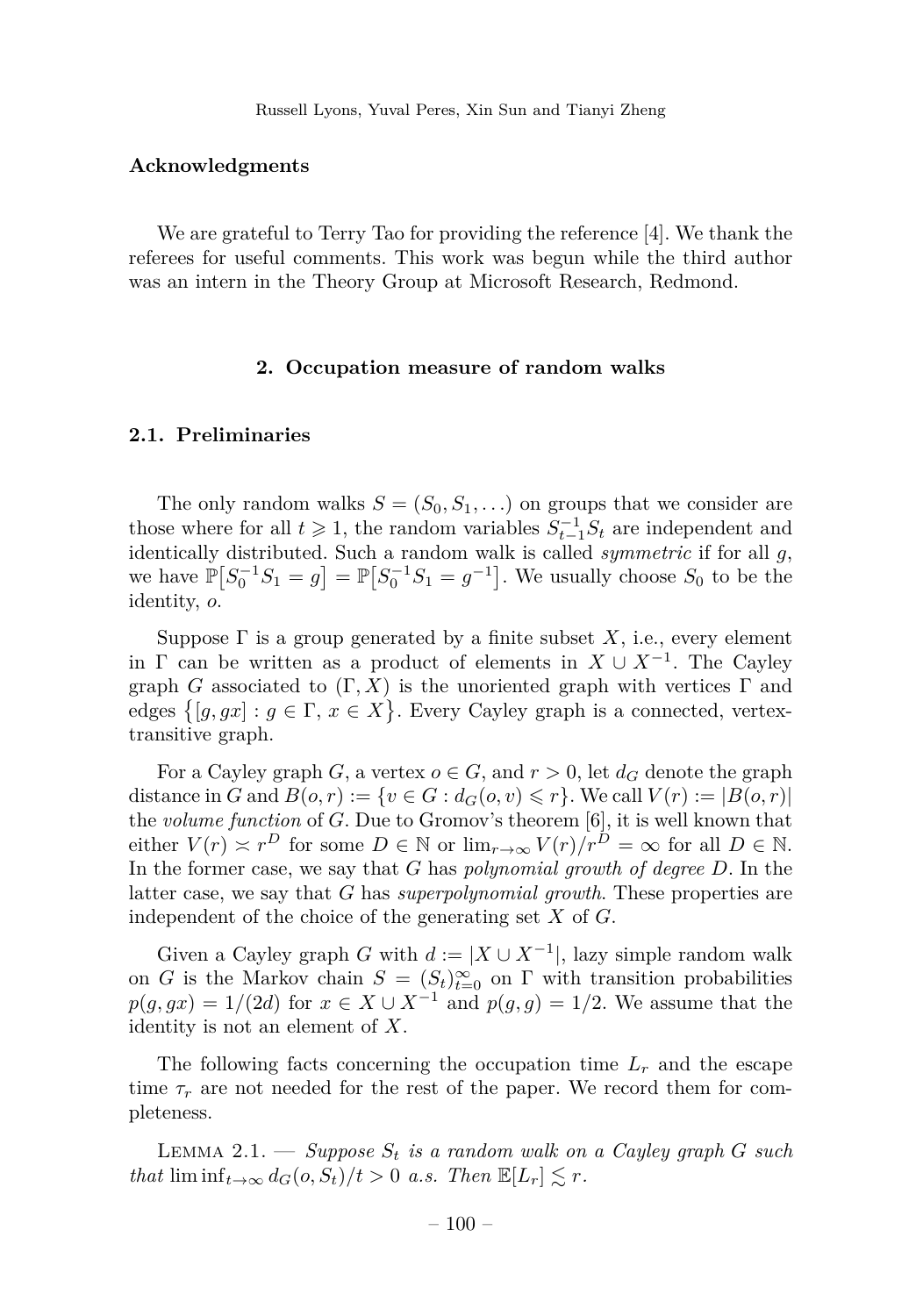*Proof.* — We may choose 
$$
\epsilon > 0
$$
 and  $t_0 < \infty$  so that  $\mathbb{P}_o[\forall t \geq t_0 \, d_G(o, S_t) > \epsilon t] > 1/2.$  Let  $s(r) := \max\{2r/\epsilon, t_0\}$ . Then for every  $t$ , we have  $\mathbb{P}[\forall m \geqslant s(r) \, S_{t+m} \notin B(o, r) \, | \, S_t \in B(o, r)] > 1/2,$  so  $\mathbb{E}[L_r] < 2s(r).$ 

Note that if  $\Gamma$  is a nonamenable group, then the hypothesis of Lemma [2.1](#page-4-0) holds: [\[7,](#page-13-5) [8\]](#page-13-6) showed that there is some  $\rho < 1$  such that for all  $x \in \Gamma$  and all  $t \in \mathbb{N}$ , we have  $p_t(o, x) \leqslant \rho^t$ . The result then follows from a Borel–Cantelli argument.

The following argument was noted by Anna Erschler (personal communication, 2005).

<span id="page-5-0"></span>THEOREM 2.2. —  $\mathbb{E}[\tau_r] \lesssim r^2$  for symmetric random walks on Cayley *graphs.*

*Proof. —* Because of the linear bound on nonamenable Cayley graphs even for occupation time (Lemma [2.1\)](#page-4-0) and of the stochastic domination of  $\tau_r$  by  $L_r$ , it remains to show this bound on escape time when *G* is amenable. Furthermore, we may assume that the support of the random walk generates the group Γ, as otherwise we take the subgroup it generates. Let *W* be a finite subset of the support of  $S_1$  such that *W* generates  $\Gamma$ . Because distances in any Cayley graph of *G* differ from those in the Cayley graph generated by *W* by a bounded factor, we may assume that *G* is in fact the Cayley graph determined by  $W$ . We may also assume that the support of  $S_1$  is contained in  $B(o, 2r)$  since if not, we may replace all jumps outside that ball by staying in place; the new random walk leaves  $B(o, r)$  no earlier than the original random walk does. By [\[9,](#page-13-7) [15\]](#page-13-8), there is a harmonic, equivariant, Hilbertspace valued, nonconstant function  $\phi$  on *V* (also see [\[11,](#page-13-9) Theorem 3.1] for an explicit construction). Here, "equivariant" means with respect to some affine isometric action of the group on the Hilbert space. Let  $c := \mathbb{E} \left[ \|\phi(S_1) - \phi(S_2)\| \right]$  $\phi(o)\|^{2}$  > 0. Let  $p_{*} := \min\{p(o, x) : x \in W\}$ . Then  $\|\phi(x) - \phi(y)\|^{2} \leq c/p_{*}$ when *x* and *y* are neighbors in *G*, whence  $\|\phi(x)-\phi(y)\| \leq \sqrt{c/p_*} \cdot d_G(x,y)$  for all vertices *x*, *y* of *G*. In particular,  $\|\phi(x) - \phi(o)\| \leq 3r\sqrt{c/p_*}$  for  $x \in B(o, 3r)$ . Since  $\phi$  is harmonic, the sequence of random variables  $\|\phi(S_n) - \phi(o)\|^2 - cn$ forms a martingale, thus the optional-stopping theorem gives  $\mathbb{E} \|\phi(S_{\tau_r}) \phi(o)$ <sup>2</sup> = *c***E**[*τ*<sub>*r*</sub>]. Since the support of *S*<sub>1</sub> is within *B*(*o*, 2*r*) and *τ*<sub>*r*</sub> is the exit time of  $B(o, r)$ , the triangle inequality gives  $S_{\tau_r} \in B(o, 3r)$ . Therefore

$$
\mathbb{E}[\tau_r] \leq (3r\sqrt{c/p^*})^2 \cdot c^{-1} = 9r^2/p_* \,.
$$

When the random walk has bounded jumps, a stronger result on the distribution of  $\tau_r$  follows from the main result of [\[12\]](#page-13-10).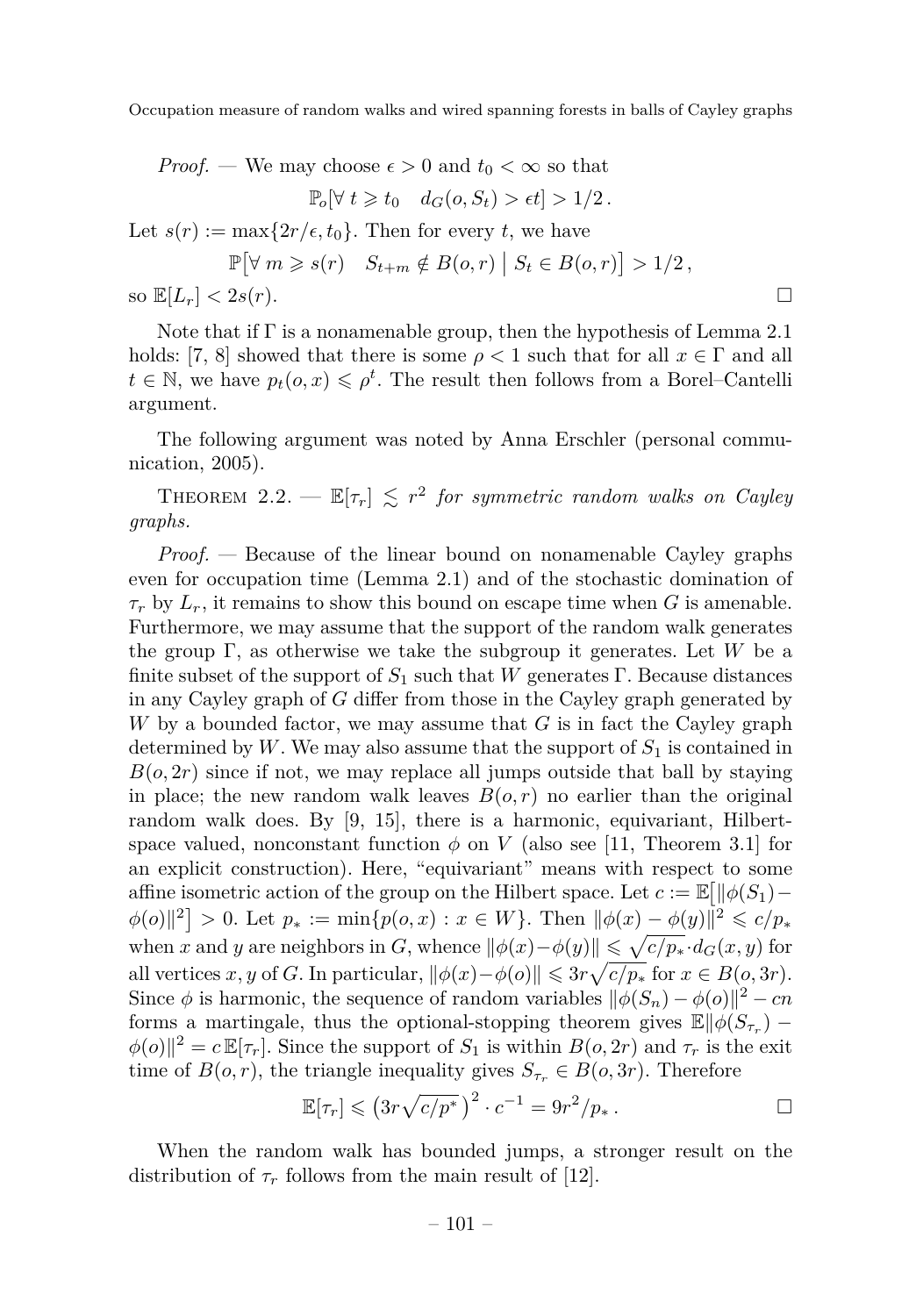Russell Lyons, Yuval Peres, Xin Sun and Tianyi Zheng

#### **2.2. Proof of Theorem [1.2](#page-2-1)**

There are three main ingredients in our proof of Theorem [1.2.](#page-2-1) The first ingredient is a bound for the return probability of lazy random walks using the volume function  $V(r)$ , which is obtained in [\[13\]](#page-13-11) by spectral embedding:

<span id="page-6-4"></span>LEMMA 2.3. — *Given a vertex-transitive graph G*, let  $p_m(o, o) := \mathbb{P}[S_m = o]$ *be the return probability of a lazy, finite-range, symmetric random walk, S. Let V be the volume function defined as above. Then there exist constants*  $c \in (0,1)$  *and*  $c' < \infty$  *such that* 

<span id="page-6-0"></span>
$$
\forall m \in \mathbb{N}^+ \qquad p_m(o, o) \leqslant c'm \int_0^1 \frac{e^{-\lambda m}}{V(c/\sqrt{\lambda})} d\lambda. \tag{2.1}
$$

*Proof.* — Combine Lemma 3.5 and Theorem 6.1 in [\[13\]](#page-13-11).  $\Box$ 

The second ingredient is immediate from the main result of [\[11\]](#page-13-9) in the amenable case and Lemma [2.1](#page-4-0) in the nonamenable case:

<span id="page-6-2"></span>LEMMA 2.4. — *Given a vertex-transitive graph G*, let  $p_m(o, o) := \mathbb{P}[S_m = o]$ *be the return probability of a lazy, finite-range, symmetric random walk, S. Then there exists a constant*  $c < \infty$  *such that* 

$$
\forall r, n \in \mathbb{N}^+ \qquad \sum_{m=0}^n \mathbb{P}[S_m \in B(o, r)] \leqslant cr\sqrt{n}.
$$

The third ingredient is an important growth property of the volume function of Cayley graphs of superpolynomial growth, established in [\[4\]](#page-13-3):

Lemma 2.5. — *Suppose G is a Cayley graph of superpolynomial growth. Then for all*  $k \in \mathbb{N}$ *, there exists*  $c_k > 0$  *such that* 

for all 
$$
a \ge 1
$$
 and  $r \ge 1$ ,  $\frac{V(ar)}{V(r)} \ge c_k a^k$ . (2.2)

*Proof.* — This is an immediate consequence of [\[4,](#page-13-3) Corollary 11.2].  $\Box$ 

<span id="page-6-3"></span>Corollary 2.6. — *Suppose G is a Cayley graph of superpolynomial growth of a group,* Γ*. Let S be a lazy, finite-range, symmetric random walk on G* whose support generates  $\Gamma$ *. Write*  $p_m(x, y) := \mathbb{P}_x[S_m = y]$ *. Then there is a constant*  $c > 0$  *such that for all*  $k \in \mathbb{N}^+$ , *there is some*  $c'' > 0$  *(depending on k*) such that for all  $r, m \in \mathbb{N}^+$  and all  $x, y \in \Gamma$ ,

<span id="page-6-1"></span>
$$
p_m(x, y) \leq c'' \left( m^{-k/2} r^k / V(r) + e^{-c^2 m/r^2} \right). \tag{2.3}
$$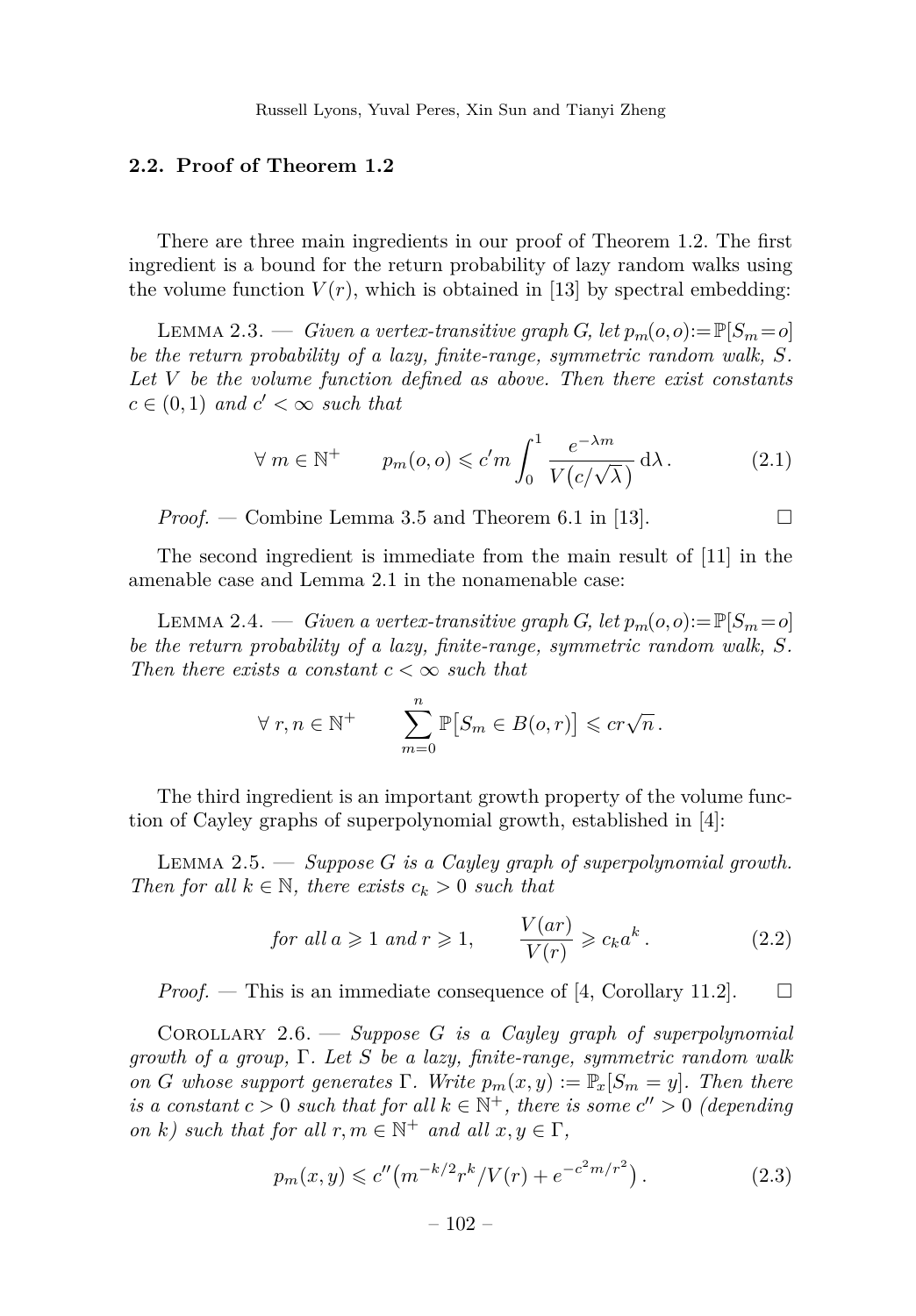*Proof.* — Choose  $c$  as in [\(2.1\)](#page-6-0). From the preceding two lemmas, we have

$$
p_m(x, y) \leq p_m(o, o) \leq m \int_0^1 \frac{e^{-\lambda m}}{V(c/\sqrt{\lambda})} d\lambda
$$
  
= 
$$
m \int_0^{c^2/r^2} \frac{e^{-\lambda m}}{V(c/\sqrt{\lambda})} d\lambda + m \int_{c^2/r^2}^1 \frac{e^{-\lambda m}}{V(c/\sqrt{\lambda})} d\lambda
$$
  

$$
\leq \frac{m}{V(r)} \int_0^{c^2/r^2} \lambda^{k/2} r^k e^{-\lambda m} d\lambda + m \int_{c^2/r^2}^1 e^{-\lambda m} d\lambda
$$
  

$$
\leq m^{-k/2} r^k / V(r) + e^{-c^2 m/r^2},
$$

where in the last line, we use the change of variable  $u := m\lambda$ . The implied constants depend on  $k$ . This proves  $(2.3)$ .

*Proof of Theorem [1.2.](#page-2-1)* — We may clearly assume that the support of the walk generates the group, as otherwise we simply take the subgroup it generates together with a Cayley graph of the subgroup. We may also assume that *S* is lazy, i.e.,  $p_1(o, o) \geq 1/2$ . We wish to show that

<span id="page-7-0"></span>
$$
\mathbb{E}[L_r] = \sum_{m=0}^{\infty} \mathbb{P}[S_m \in B(o, r)] \lesssim r^2 \sqrt{\log V(r)}.
$$
 (2.4)

Since the result is known for groups of polynomial growth, we assume *G* is of superpolynomial growth. Write  $\varphi(m)$  for the right-hand side of [\(2.3\)](#page-6-1). Then  $∀ m ∈ ℕ$  and  $r > 0$ ,

$$
\mathbb{P}[S_m \in B(o, r)] \leqslant \varphi(m)V(r).
$$

Set  $\alpha := c^{-2}$ , where *c* is as defined in [\(2.3\)](#page-6-1). Put

$$
\Sigma_r^{(1)} := \sum_{m=0}^{\lfloor \alpha r^2 \log V(r) \rfloor} \mathbb{P}[S_m \in B(o, r)]
$$

and

$$
\Sigma_r^{(2)} := \sum_{m > \alpha r^2 \log V(r)} \varphi(m) V(r) .
$$

By Lemma [2.4,](#page-6-2)

$$
\Sigma_r^{(1)} \lesssim r^2 \sqrt{\log V(r)}.
$$

Since

$$
\sum_{m=0}^{\infty} \mathbb{P}[S_m \in B(o,r)] \lesssim \Sigma_r^{(1)} + \Sigma_r^{(2)},
$$

 $-103-$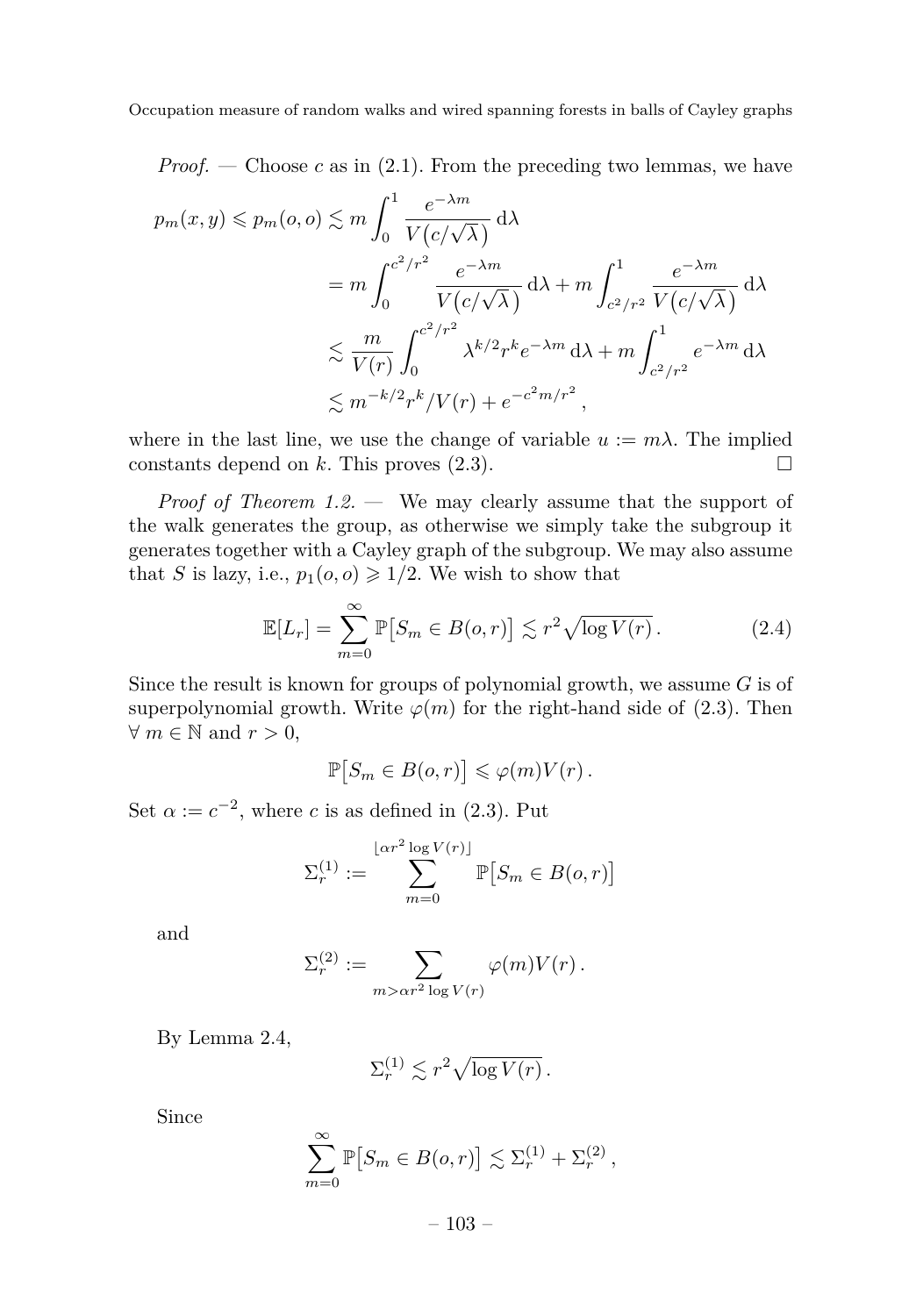Russell Lyons, Yuval Peres, Xin Sun and Tianyi Zheng

to prove [\(2.4\)](#page-7-0), it suffices to show that  $\Sigma_r^{(2)} \lesssim r^2$ . Choose  $k > 2$  with Corollary [2.6](#page-6-3) in mind. Now

$$
\sum_{m > \alpha r^2 \log V(r)} m^{-k/2} r^k \lesssim (r^2 \log V(r))^{-k/2+1} r^k \lesssim r^2.
$$
 (2.5)

On the other hand,

$$
\sum_{m > \alpha r^2 \log V(r)} V(r) e^{-c^2 m/r^2} \lesssim V(r) r^2 e^{-\alpha c^2 \log V(r)} = r^2.
$$
 (2.6)

Therefore,  $\Sigma_r^{(2)} \lesssim r^2$ , as claimed.

<span id="page-8-0"></span>*Remark 2.7. —* If *G* has polynomial growth, then we can separate the sum in [\(2.4\)](#page-7-0) at  $\alpha r^2$  instead of at  $\alpha r^2 \log V(r)$ . The same argument as above combined with the bounds  $V(r) \approx r^D$  and  $p_{2m}(o, o) \approx m^{-D/2}$  then gives a proof of the quadratic bound on occupation time; one does not need Lemma [2.4,](#page-6-2) but only the trivial bound that every probability is at most 1.

#### **3. Volume growth of the WSF**

Given a finite path  $\mathcal{P} = \langle v_0, v_1, \ldots, v_n \rangle$  in a graph *G*, we define the forward loop erasure of  $\mathcal{P}$  (denoted by  $\mathbf{LE}[\mathcal{P}]$ ) by erasing cycles in  $\mathcal{P}$  chronologically. More precisely,  $LE[\mathcal{P}]$  is defined inductively as follows. The first vertex  $u_0$  of  $\mathbf{LE}[\mathcal{P}]$  is the vertex  $v_0$  of  $\mathcal{P}$ . Supposing that  $u_j$  has been set, let *k* be the last index such that  $v_k = u_j$ . Set  $u_{j+1} := v_{k+1}$  if  $k < n$ ; otherwise, let  $\mathbf{LE}[\mathcal{P}] := \langle u_0, \ldots, u_i \rangle$ . If *S* is a simple random walk on a Cayley graph *G*, then **LE**[*S*] is called the *loop-erased random walk (LERW)*. There is no trouble defining the forward loop erasure of *S* a.s. if *G* is transient. For recurrent Cayley graphs of quadratic growth, loop-erased random walk can be defined by taking a limit (see  $[2, 10]$  $[2, 10]$  $[2, 10]$ ). We omit the details, because we focus exclusively on transient graphs in the rest of the paper.

In [\[17\]](#page-13-13), Wilson discovered an algorithm for sampling uniform spanning trees on finite graphs using loop-erased random walk. In [\[2\]](#page-12-1), Wilson's algorithm was adapted to sample the WSF on transient graphs: Order the vertex set *V* as  $V = (v_1, v_2, \dots)$ . Set  $\mathcal{T}_0 := \emptyset$ . Inductively, for each  $n = 1, 2, \dots$ , run an independent simple random walk starting at *vn*. Stop the walk when it hits  $\mathcal{T}_{n-1}$  if it does; otherwise, let it run indefinitely. Denote the resulting path by  $\mathcal{P}_n$ , and set  $\mathcal{T}_n := \mathcal{T}_{n-1} \cup \mathbf{LE}[\mathcal{P}_n]$ . According to [\[2,](#page-12-1) Theorem 5.1] no matter the ordering of *V* , the resulting forest is always distributed as the WSF on *G*. This method of generating the WSF is called *Wilson's method rooted at infinity*.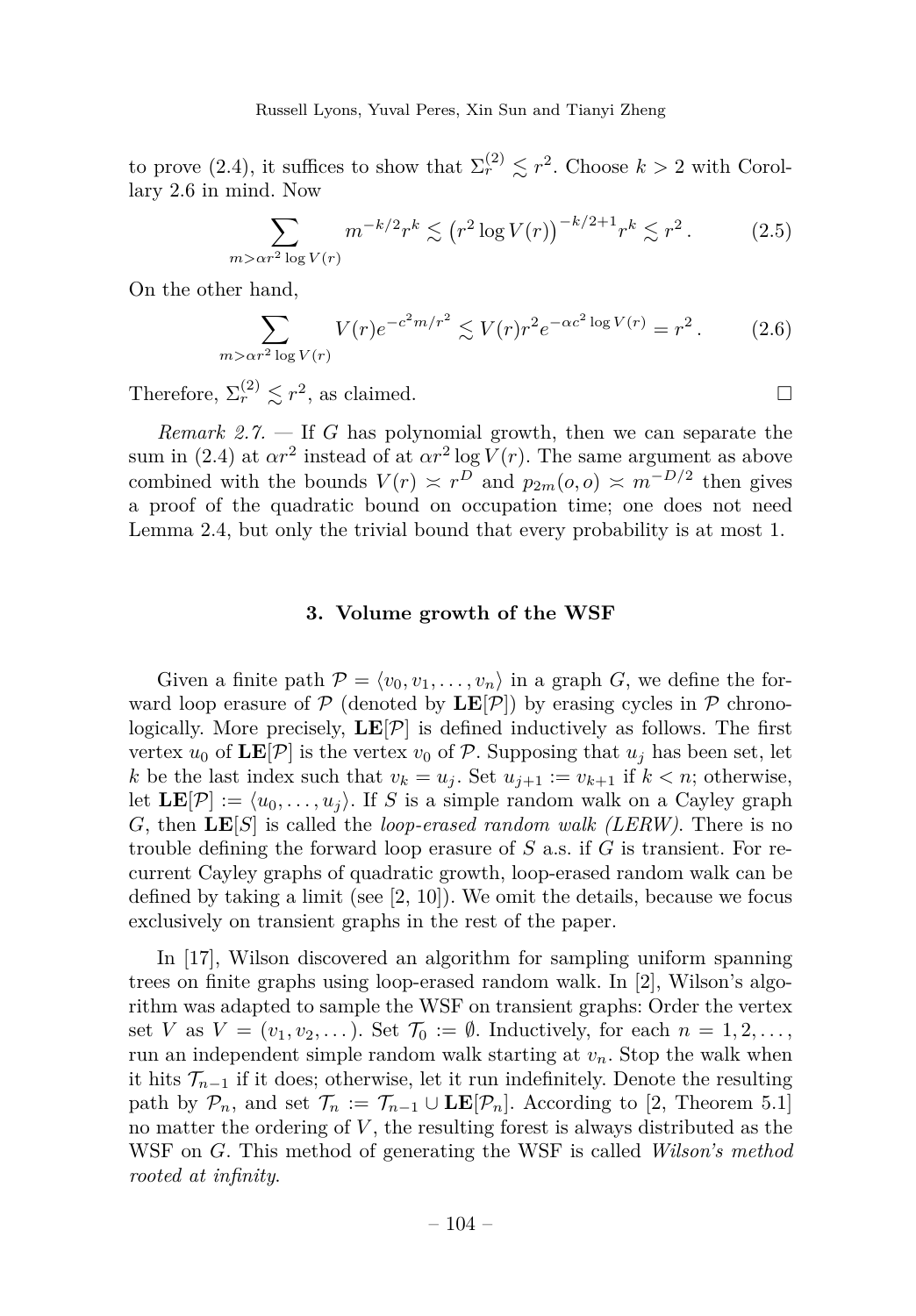In fact, the theory of wired spanning forests extends to general networks, i.e., general reversible random walks; see [\[2\]](#page-12-1) or [\[14\]](#page-13-2) for details. Thus, we will prove the following extension of Theorem [1.3:](#page-3-0)

THEOREM 3.1. — Let G be a Cayley graph of a group  $\Gamma$  and  $V(r) :=$ |*B*(*o, r*)|*. Consider the WSF on* Γ *corresponding to a finite-range symmetric random walk S whose support generates* Γ*. Then*

$$
\mathbb{E}\big[|\mathcal{T}_o \cap B(o, r)|\big] \lesssim r^4 \log^{3/2} V(r). \tag{3.1}
$$

*In particular,*  $\mathbb{E} \big[ |\mathcal{T}_o \cap B(o, r)| \big] \lesssim r^{11/2}$ *.* 

*Proof. —* The polynomial-growth case is known when the WSF is generated by simple random walk; the proof of its extension to finite-range symmetric random walks will be clear following Remark [2.7.](#page-8-0) Thus, we assume *G* has superpolynomial growth. We may further assume that *S* is lazy, since adding laziness simply produces loops in the random walk paths, which are then erased.

Let  ${S^v}_{veG}$  be a family of independent random walks with the same increment distribution as  $S$  but such that  $S^v$  starts from  $v$ . Let  $\mathbb{P}_v$  be the law of  $S^v$ . By Wilson's algorithm rooted at infinity,

$$
\mathbb{P}[x \in \mathcal{T}_o] \le \mathbb{P}[\exists y \in G \quad \exists m \ge k \ge 0 \quad S^o(k) = S^x(m-k) = y]
$$
  

$$
\le \sum_{y \in G} \sum_{m=0}^{\infty} \sum_{k=0}^m \mathbb{P}_o[S_k = y] \mathbb{P}_x[S_{m-k} = y]. \tag{3.2}
$$

By reversibility and the Markov property,

<span id="page-9-0"></span>
$$
\sum_{y \in G} \mathbb{P}_o[S_k = y] \mathbb{P}_x[S_{m-k} = y] = \mathbb{P}_o[S_m = x].
$$

Combined with [\(3.2\)](#page-9-0), this leads to

$$
\mathbb{P}[x \in \mathcal{T}_o] \leqslant \sum_{m=0}^{\infty} (m+1) \, \mathbb{P}_o[S_m = x].
$$

Summing over  $x \in B(o, r)$ , we arrive at

$$
\mathbb{E}\big[|\mathcal{T}_o \cap B(o,r)|\big] \leqslant \sum_{m=0}^{\infty} (m+1) \, \mathbb{P}_o\big[S_m \in B(o,r)\big].
$$

Decomposing this last sum similarly to the proof of Theorem [1.2,](#page-2-1) we have

$$
\sum_{m=0}^{\infty} (m+1) \mathbb{P}[S_m \in B(o,r)] \lesssim \Sigma_r^{(3)} + \Sigma_r^{(4)},
$$

 $-105-$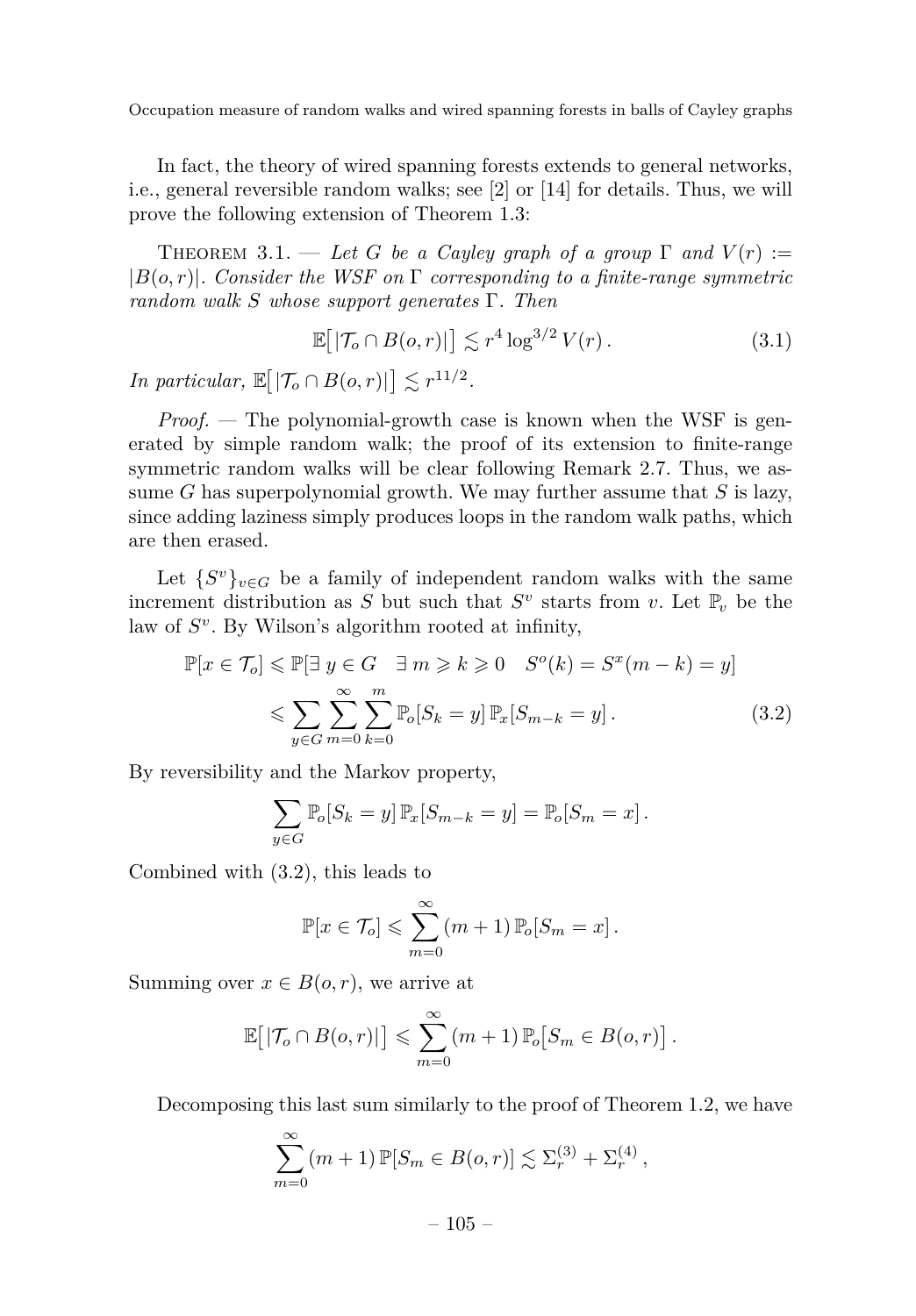where

$$
\Sigma_r^{(3)} := \sum_{m=0}^{\lfloor \alpha r^2 \log V(r) \rfloor} (m+1) \, \mathbb{P}_o \big[ S_m \in B(o, r) \big],
$$
  

$$
\Sigma_r^{(4)} := \sum_{m > \alpha r^2 \log V(r)} V(r) (m+1) \varphi(m),
$$

and  $\varphi$  is the right-hand side of [\(2.3\)](#page-6-1). Using a very similar argument as in Theorem [1.2,](#page-2-1) by choosing  $k > 4$  and  $\alpha := 2c^{-2}$ , we obtain

$$
\Sigma_r^{(3)} \lesssim r^4 \log^{3/2} V(r) \quad \text{and} \quad \Sigma_r^{(4)} \lesssim r^4 \,,
$$

thus concluding the proof.  $\Box$ 

To prove Theorem [1.4,](#page-3-1) we first record an elementary fact concerning simple random walk on Cayley graphs.

<span id="page-10-0"></span>Lemma 3.2. — *Let G be a Cayley graph of superpolynomial growth and S be a simple random walk starting from*  $o \in G$ *. For a vertex*  $x \in G$ *, let* |*x*| *denote the graph distance from*  $x$  *to*  $o$ *. Then for every*  $D > 0$  *there exists a positive constant c<sup>D</sup> such that*

$$
\mathbb{P}_o[S \; hits \; x] \leqslant \frac{c_D}{|x|^D} \,. \tag{3.3}
$$

*Proof. —* Indeed, by Lemma [2.3,](#page-6-4) for example,

$$
\mathbb{P}_o[S \text{ hits } x] \leqslant \sum_{n \geqslant |x|} p_n(o, x) \lesssim \sum_{n \geqslant |x|} n^{-D-1} \lesssim |x|^{-D} . \qquad \Box
$$

*Proof of Theorem [1.4.](#page-3-1)* — Suppose the WSF is generated via Wilson's algorithm by first sampling a simple random walk *S* from *o* and then sampling simple random walks from other vertices in a certain order. Let  ${\rm Ray}_o :=$  $\mathbf{LE}[S]$  be the infinite ray emanating from *o* in the WSF, Ray(*o,r*) := Ray<sub>*o*</sub> ∩  $C(o, r)$ , and  $N_r := |\text{Ray}(o, r)|$ . We first claim that  $\mathbb{E}[N_r] \leq 2 \mathbb{E}[\tau_{3r}]$  for *r* large enough.

To verify this claim, we use the argument illustrated in Figure [3.1.](#page-11-0) Let  $\rho_0 := 0$  and  $\tau_{2r}^0 := \tau_{2r}$ . For  $i \geq 1$ , let

<span id="page-10-1"></span>
$$
\rho_i := \inf \left\{ t : t > \tau_{2r}^{i-1}, \ S_t \in \mathbf{LE}[S(0, \tau_{2r}^{i-1})] \cap B(o, r) \right\} \tag{3.4}
$$

and

$$
\tau_{2r}^i := \inf \{ t : t > \rho_i, S_t \notin B(o, 2r) \}.
$$
\n(3.5)

Since *G* has superpolynomial growth, by Lemma [3.2,](#page-10-0) conditioned on  $S[0, \tau_{2r}^{i-1}]$ , the probability that *S* hits a certain point in  $B(o, r)$  after  $\tau_{2r}^{i-1}$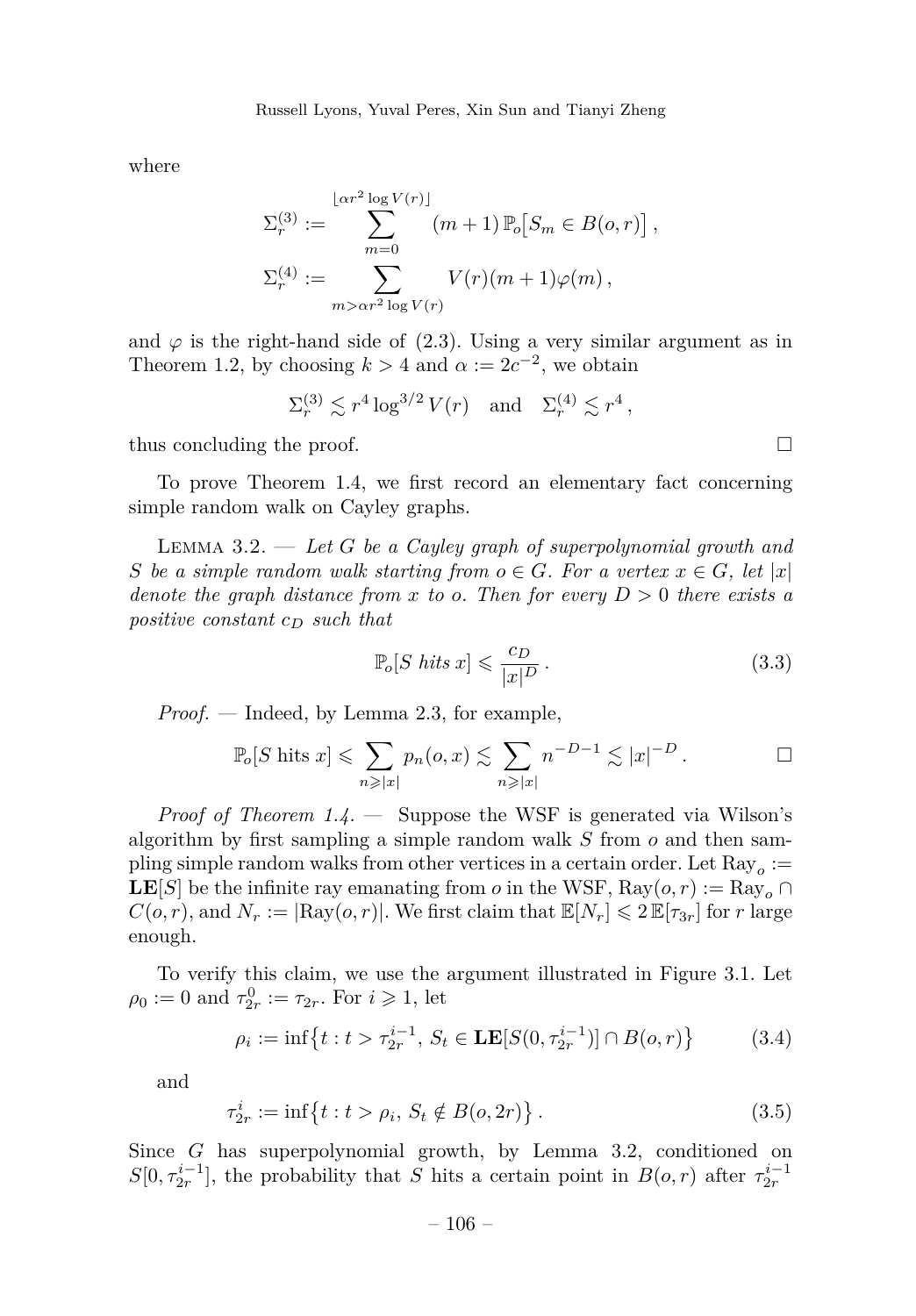

<span id="page-11-0"></span>Figure 3.1. Every time *S* exits  $B(o, 2r)$ , there is at least  $\frac{1}{2}$  chance that afterwards it never visits the vertex set in  $B(o, r)$  that is already occupied by *S*. In this figure,  $\xi = 3$ . Note that the dashed part does not contribute to  $\mathbf{LE}[S] \cap C(o, r)$ . Therefore  $N_r \leqslant \sum_{i=0}^{\xi} (\tau_{2r}^i - \rho_i)$ .

is bounded by  $cr^{-4}$ , where *c* depends only on *G*. Let  $L_r$  be the occupation measure of  $B(o, r)$  as defined in Theorem [1.2.](#page-2-1) Then by conditioning on  $\mathbf{LE}[S(0, \tau_{2r}^{i-1})] \cap B(o, r)$  and applying Theorem [1.2,](#page-2-1) we get

$$
\mathbb{P}[\rho_i < \infty \mid \rho_{i-1} < \infty] \leq \mathbb{E}[cr^{-4} \mid \mathbf{LE}[S(0, \tau_{2r}^{i-1})] \cap B(o, r) \mid \rho_{i-1} < \infty] \leq cr^{-4} \mathbb{E}[L_r] \lesssim r^{-1}.
$$

Therefore we may choose *r* large enough that

<span id="page-11-1"></span>
$$
\mathbb{P}[\rho_i < \infty \mid \rho_{i-1} < \infty] < 1/2. \tag{3.6}
$$

Fix such an *r*. We have by the strong Markov property that

<span id="page-11-2"></span>
$$
\mathbb{P}[\tau_{2r}^i - \rho_i > a \mid \rho_i < \infty, S_{\rho_i} = x] \leq \mathbb{P}[\tau_{3r} > a]
$$
\n(3.7)

for every  $a \ge 0$  and every *x*. Let  $\xi := \inf\{m : \rho_m = \infty\}$ . Then by [\(3.6\)](#page-11-1) and [\(3.7\)](#page-11-2),  $\sum_{i=0}^{\xi-1} (\tau_{2r}^i - \rho_i)$  is stochastically dominated by  $\sum_{i=0}^{\tilde{\xi}-1} \tau_{3r}^i$ , where  ${\{\tau_{3r}^{i}\}}_{i\geqslant0}$  is a sequence of i.i.d. random variables with the same distribution as  $\tau_{3r}$  and  $\tilde{\xi}$  is an independent geometric random variable with mean 2.

Since  $\mathbf{LE}[S] \cap C(o, r)$  is covered by the set  $\bigcup_{i=0}^{\xi-1} S[\rho_i, \tau_{2r}^i]$  when  $S(0) = o$ , we have

$$
\mathbb{E}[N_r] \leqslant \mathbb{E}\sum_{i=0}^{\tilde{\xi}-1} \tau_{3r}^i = 2 \mathbb{E}[\tau_{3r}],
$$

as claimed.

To bound  $|C(o,r)|$ , we need to bound the number of vertices in  $B(o,r)$ that connect to  $\text{Ray}(o, r)$  through the WSF *entirely inside*  $B(o, r)$ .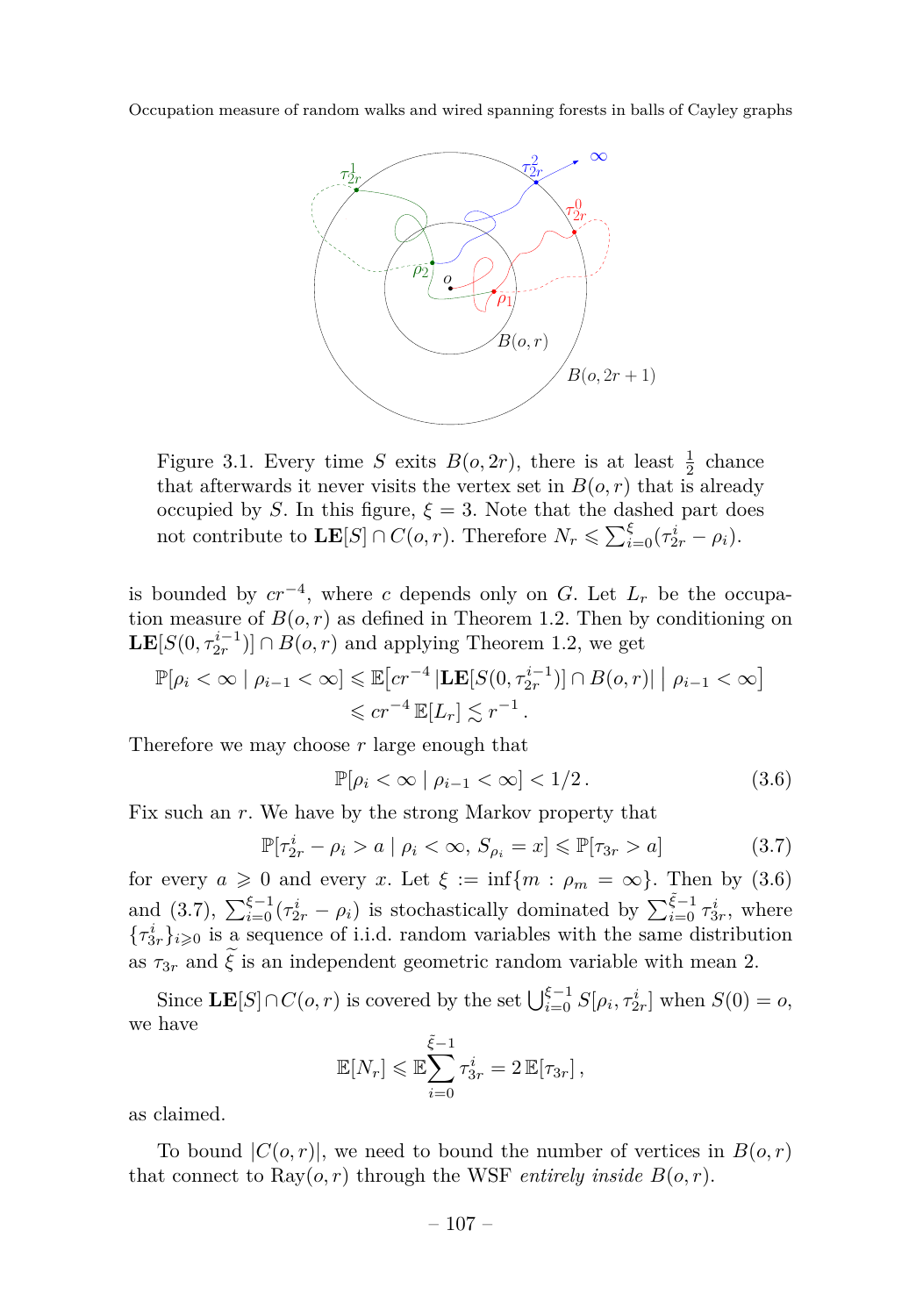For  $x, v \in B(o, r)$ , write  $x \sim_C v$  for the event that  $v \in \text{Ray}(o, r)$  and x and *v* are connected in  $C(o, r)$  via a path containing no vertices of  $\text{Ray}(o, r)$ other than *v*. For all  $y \in B(o, r)$ , let  $T_y$  be the hitting time of *y* for a simple random walk. Let  $\mathbb{P}_y$  be the distribution of a simple random walk *S* starting from *y*. Given  $\{v_j : 1 \leq j \leq N\} \subset B(o,r)$ , write *A* for the event that  $\text{Ray}(o, r) = \{v_i : 1 \leq j \leq N\}$ . For all  $1 \leq i \leq N$  and  $\{v_j : 1 \leq j \leq N\}$ *B*(*o, r*),

$$
\mathbb{P}[y \sim_C v_i \mid A] \n= \mathbb{P}_y[S \text{ hits Ray}(o, r) \text{ at } v_i \text{ and } \mathbf{LE}[S(0, T_{v_i})] \subset B(o, r) \mid A] \n\leq \mathbb{P}_y[\mathbf{LE}[S(0, T_{v_i})] \subset B(o, r)] = \mathbb{P}_{v_i}[\mathbf{LE}[S(0, T_y)] \subset B(o, r)],
$$
\n(3.8)

where the last equality is by reversibility of LERW [\[10,](#page-13-12) Lemma 7.2.1].

Let 
$$
M_v := |\{y \in B(o, r) : y \sim_C v\}|
$$
. Then  
\n
$$
\mathbb{E}[M_{v_i} \mid A] \leq \sum_{y \in B(o, r)} \mathbb{P}_{v_i}[\mathbf{LE}[S(0, T_y)] \subset B(o, r)]
$$
\n
$$
= \mathbb{E}_{v_i}[\left|\{y \in B(o, r) : \mathbf{LE}[S(0, T_y)] \subset B(o, r)\}\right|]
$$
\n
$$
\leq \mathbb{E}_o[\left|\{y \in B(o, 2r) : \mathbf{LE}[S(0, T_y)] \subset B(o, 2r)\}\right|].
$$

Let  $\tau_{4r}^i$ ,  $\rho_i$ ,  $\xi$  be defined as in [\(3.4\)](#page-10-1) but replacing  $B(o, r)$  and  $B(o, 2r)$  by *B*(*o*, 2*r*) and *B*(*o*, 4*r*), respectively. Then  $\{y \in B(o, 2r) : \mathbf{LE}[S(0, T_y)] \subset$  $B(o, 2r)$  is covered by the set  $\bigcup_{i=0}^{\xi-1} S[\rho_i, \tau_{4r}^i]$  when  $S(0) = o$ . By the same argument above that proved  $\mathbb{E}[N_r] \leq 2 \mathbb{E}[\tau_{3r}]$ , we have

$$
\mathbb{E}_o\big[\left|\{y\in B(o, 2r): \mathbf{LE}[S(0,T_y)]\subset B(o, 2r)\}\right|\big]\leqslant 2\,\mathbb{E}[\tau_{6r}].
$$

Therefore, writing  $\text{Ray}(o, r) = \{v_i : 1 \leq i \leq N_r\}$ , we have

$$
\mathbb{E}[|C(o,r)|] = \mathbb{E}\left[\mathbb{E}\left[\sum_{i=1}^{N_r} M_{v_i} \middle| \text{Ray}(o,r)\right]\right]
$$
  

$$
\leq 2 \mathbb{E}[\tau_{6r}] \mathbb{E}[N_r] \leq 4 \mathbb{E}[\tau_{6r}]^2.
$$

#### **Bibliography**

- <span id="page-12-2"></span>[1] I. Benjamini, H. Kesten, Y. Peres & O. Schramm, "Geometry of the uniform spanning forest: transitions in dimensions 4*,* 8*,* 12*, . . .* ", *Ann. Math.* **160** (2004), no. 2, p. 465-491.
- <span id="page-12-1"></span>[2] I. Benjamini, R. Lyons, Y. Peres & O. Schramm, "Uniform spanning forests", *Ann. Probab.* **29** (2001), no. 1, p. 1-65.
- <span id="page-12-0"></span>[3] S. Blachère & S. Brofferio, "Internal diffusion limited aggregation on discrete groups having exponential growth", *Probab. Theory Relat. Fields* **137** (2007), no. 3- 4, p. 323-343.